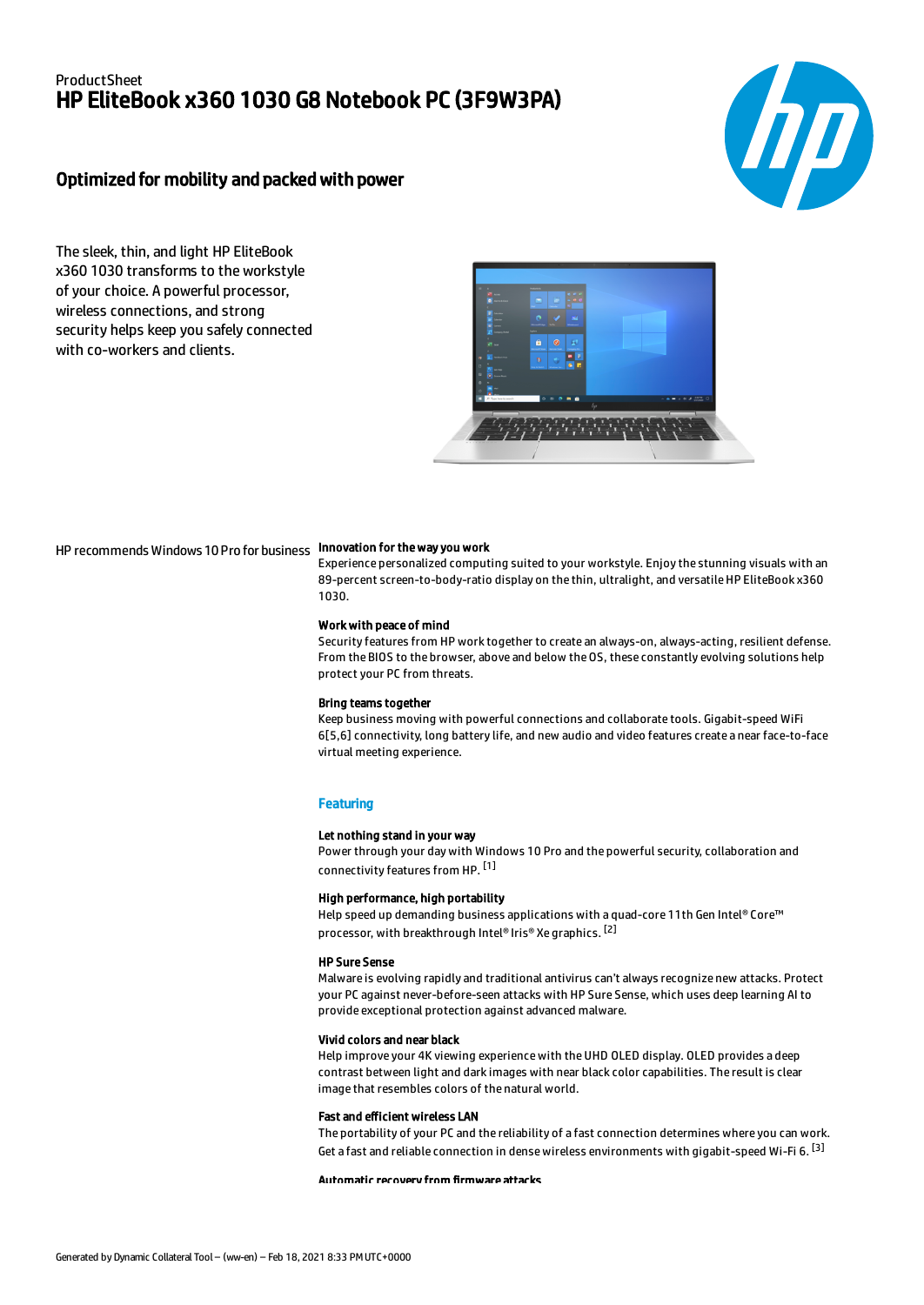## Specifications

| Operating system                                                          | Windows 10 Pro 64                                                                                                                                                                                                                                                                                                                                                                                                                                                                                                                                                                                                                                      |  |
|---------------------------------------------------------------------------|--------------------------------------------------------------------------------------------------------------------------------------------------------------------------------------------------------------------------------------------------------------------------------------------------------------------------------------------------------------------------------------------------------------------------------------------------------------------------------------------------------------------------------------------------------------------------------------------------------------------------------------------------------|--|
| <b>Processor family</b>                                                   | 11th Generation Intel® Core™ i7 processor                                                                                                                                                                                                                                                                                                                                                                                                                                                                                                                                                                                                              |  |
| <b>Processor</b>                                                          | Intel® Core™ i7-1165G7 (up to 4.7 GHz with Intel® Turbo Boost Technology, 12 MB L3 cache, 4 cores) <sup>[6,7]</sup>                                                                                                                                                                                                                                                                                                                                                                                                                                                                                                                                    |  |
| <b>Memory</b>                                                             | 16 GB LPDDR4x-4266 SDRAM (onboard)                                                                                                                                                                                                                                                                                                                                                                                                                                                                                                                                                                                                                     |  |
| <b>Internal Storage</b>                                                   | 512 GB PCIe® NVMe™ SSD                                                                                                                                                                                                                                                                                                                                                                                                                                                                                                                                                                                                                                 |  |
| <b>Optical drive</b>                                                      | Not included                                                                                                                                                                                                                                                                                                                                                                                                                                                                                                                                                                                                                                           |  |
| <b>Graphics</b>                                                           | Integrated                                                                                                                                                                                                                                                                                                                                                                                                                                                                                                                                                                                                                                             |  |
| <b>Graphics (integrated)</b>                                              | Intel <sup>®</sup> UHD Graphics                                                                                                                                                                                                                                                                                                                                                                                                                                                                                                                                                                                                                        |  |
| <b>Display</b>                                                            | 33.8 cm (13.3") diagonal, 4K UHD (3840 x 2160), AMOLED, touch, UWVA, BrightView, Corning® Gorilla® Glass 5, 400<br>nits, low power, 72% NTSC                                                                                                                                                                                                                                                                                                                                                                                                                                                                                                           |  |
| <b>Display</b>                                                            | 13.3" diagonal, 4K UHD (3840 x 2160), AMOLED, touch, UWVA, BrightView, Corning® Gorilla® Glass 5, 400 nits, low<br>power, 72% NTSC <sup>[16,17,18,40,42]</sup>                                                                                                                                                                                                                                                                                                                                                                                                                                                                                         |  |
| Display size (diagonal)                                                   | 33.8 cm (13.3")                                                                                                                                                                                                                                                                                                                                                                                                                                                                                                                                                                                                                                        |  |
| Display size (diagonal)                                                   | 13.3"                                                                                                                                                                                                                                                                                                                                                                                                                                                                                                                                                                                                                                                  |  |
| <b>Audio features</b>                                                     | Audio by Bang & Olufsen, 4 Premium stereo speakers, 2 user-facing multi array microphones and two world-facing<br>microphones                                                                                                                                                                                                                                                                                                                                                                                                                                                                                                                          |  |
| <b>Minimum dimensions (W x D x H)</b> $30.37 \times 19.39 \times 1.61$ cm |                                                                                                                                                                                                                                                                                                                                                                                                                                                                                                                                                                                                                                                        |  |
| <b>Minimum dimensions (W x D x H)</b> $11.96 \times 7.63 \times 0.63$ in  |                                                                                                                                                                                                                                                                                                                                                                                                                                                                                                                                                                                                                                                        |  |
| Weight                                                                    | Starting at 1.21 kg<br>(Weight will vary by configuration.)                                                                                                                                                                                                                                                                                                                                                                                                                                                                                                                                                                                            |  |
| Weight                                                                    | Starting at 2.68 lb<br>(Weight will vary by configuration.)                                                                                                                                                                                                                                                                                                                                                                                                                                                                                                                                                                                            |  |
| Keyboard                                                                  | HP Premium Keyboard - spill-resistant, backlit keyboard                                                                                                                                                                                                                                                                                                                                                                                                                                                                                                                                                                                                |  |
| <b>Pointing device</b>                                                    | Clickpad with multi-touch gesture support                                                                                                                                                                                                                                                                                                                                                                                                                                                                                                                                                                                                              |  |
| <b>Ports</b>                                                              | 2 Thunderbolt™ 4 with USB4 Type-C® 40Gbps signaling rate (USB Power Delivery, DisplayPort™ 1.4); 2 SuperSpeed<br>USB Type-A 5Gbps signaling rate; 1 headphone/microphone combo; 1 HDMI 2.0 <sup>[41]</sup><br>(HDMI cable sold separately.)                                                                                                                                                                                                                                                                                                                                                                                                            |  |
| <b>Wireless</b>                                                           | Intel® AX201 Wi-Fi 6 (2x2) and Bluetooth® 5 combo, non-vPro®                                                                                                                                                                                                                                                                                                                                                                                                                                                                                                                                                                                           |  |
| Power                                                                     | 65 W USB Type-C™ adapter <sup>[34]</sup>                                                                                                                                                                                                                                                                                                                                                                                                                                                                                                                                                                                                               |  |
| <b>Battery type</b>                                                       | HP Long Life 4-cell, 54 Wh Li-ion polymer                                                                                                                                                                                                                                                                                                                                                                                                                                                                                                                                                                                                              |  |
| <b>Management features</b>                                                | HP Driver Packs; HP System Software Manager (SSM); HP BIOS Config Utility (BCU); HP Client Catalog; HP<br>Manageability Integration Kit Gen4[21,22]                                                                                                                                                                                                                                                                                                                                                                                                                                                                                                    |  |
| Sustainable impact specifications Low halogen; TCO 8.0 Certified          |                                                                                                                                                                                                                                                                                                                                                                                                                                                                                                                                                                                                                                                        |  |
| <b>Security management</b>                                                | Absolute persistence module; HP DriveLock and Automatic DriveLock; HP Secure Erase; Power-on authentication;<br>Preboot authentication; TPM 2.0 embedded security chip shipped with Windows 10 (Common Criteria EAL4+<br>Certified); HP Sure Click; HP Sure Sense; Support for chassis padlocks and cable lock devices; HP Sure Start Gen6; HP<br>Sure Admin; HP BIOSphere Gen6; HP Sure Run Gen4; HP Sure Recover Gen4; Secured-core PC<br>capable <sup>[23,24,25,26,27,28,29,30,31,33,44]</sup>                                                                                                                                                      |  |
| Software included                                                         | HP Connection Optimizer; HP Image Assistant; HP Hotkey Support; HP Noise Cancellation Software; HP PC<br>Hardware Diagnostics UEFI; HP Support Assistant; Buy Office (Sold separately); HP Power Manager; HP WorkWell;<br>myHP; HP Privacy Settings; HSA Fusion for Commercial; HSA Telemetry for Commercial; Touchpoint Customizer for<br>Commercial; HP Notifications; HP QuickDrop; HP Wireless Button Driver; Tile™ [19,20,43]                                                                                                                                                                                                                     |  |
| Warranty                                                                  | HP Services offers 1-year or 3-year limited warranty and 90 day software support options depending on country and<br>the SKU selected by the customer. Batteries have a default one year limited warranty except for Long Life Batteries<br>which will have same 1-year or 3-year limited warranty as the platform. On-site service and extended coverage is<br>also available with HP Care Pack Services, optional extended service contracts that go beyond the standard limited<br>warranties. To choose the right level of service for your HP product, use the HP Care Pack Services Lookup Tool at:<br>http://www.hp.com/go/cpc. <sup>[35]</sup> |  |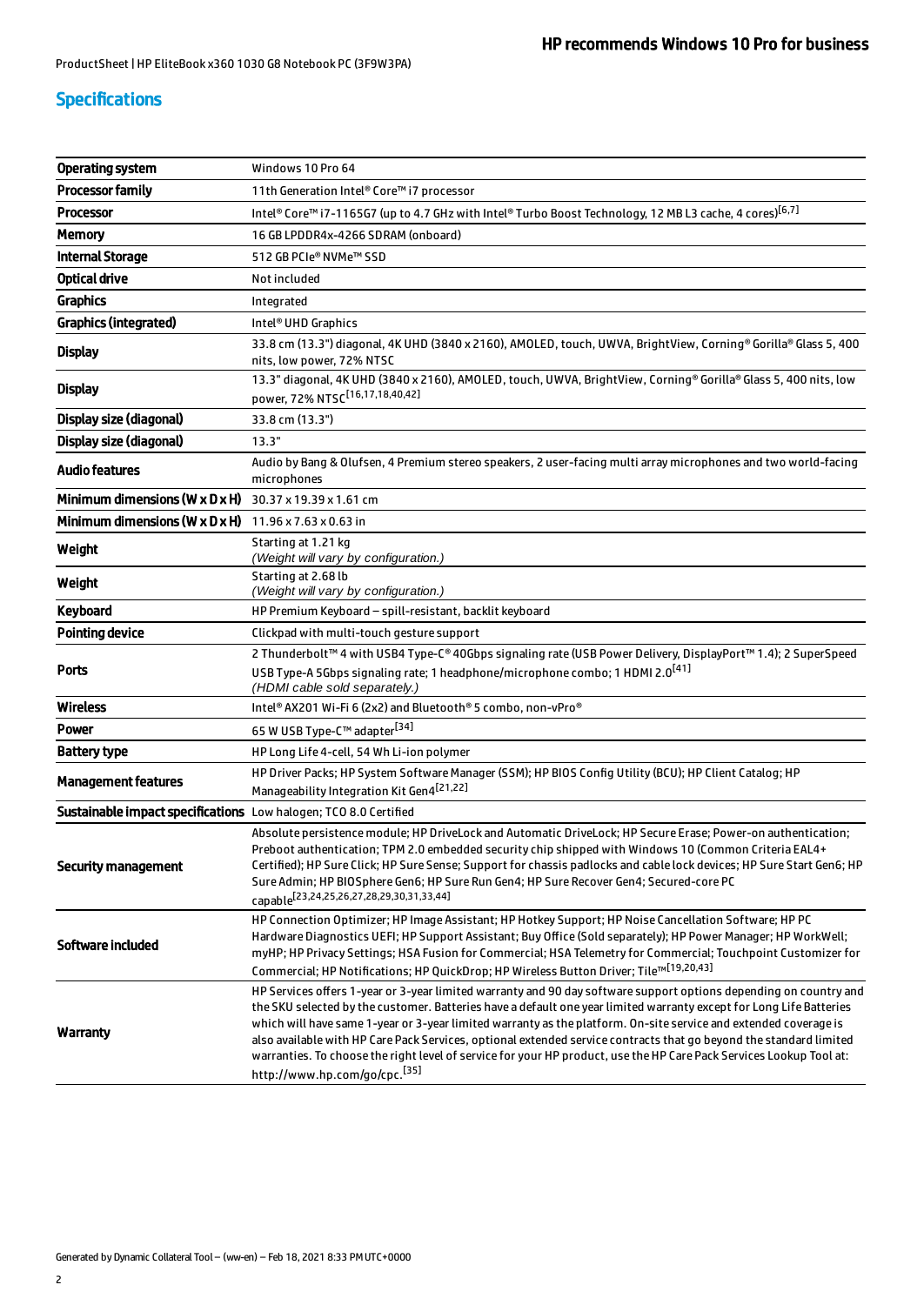# Top Recommended Displays, Accessories and Services

| <b>E-Series</b>                           |                |
|-------------------------------------------|----------------|
| HP E24 G4 FHD Monitor                     | <b>9VF99AA</b> |
| HP E24d G4 FHD Advanced Docking Monitor   | 6PA50AA        |
| HP E27q G4 QHD Monitor                    | 9VG82AA        |
| <b>Docking Stations</b>                   |                |
| <b>HP USB-C Dock G5</b>                   | 5TW10AA        |
| HP Thunderbolt Dock 120W G2               | 2UK37AA        |
| <b>HP USB-C Mini Dock</b>                 | 1PM64AA        |
| Cases                                     |                |
| HP Executive 14.1 Slim Top Load           | 6KD04AA        |
| <b>Backpacks</b>                          |                |
| HP Executive 15.6 Backpack                | 6KD07AA        |
| <b>Keyboard and Mouse Kits</b>            |                |
| HP Wired Desktop 320MK Mouse and Keyboard | 95R36AA        |
| Mice                                      |                |
| <b>HP Bluetooth Travel Mouse</b>          | 6SP30AA        |
| <b>HP Ultra Mobile Wireless Mouse</b>     | <b>H6F25AA</b> |
| <b>Power Adapters</b>                     |                |
| HP 65W USB-C Power Adapter                | 1HE08AA        |
| <b>AC Adapters</b>                        |                |
| HP 65W USB-C Slim Travel Power Adapter    | 3PN48AA        |
| <b>PC Locks</b>                           |                |
| HP Sure Key Cable Lock                    | 6UW42AA        |
| HP Nano Keyed Cable Lock                  | 1AJ39AA        |